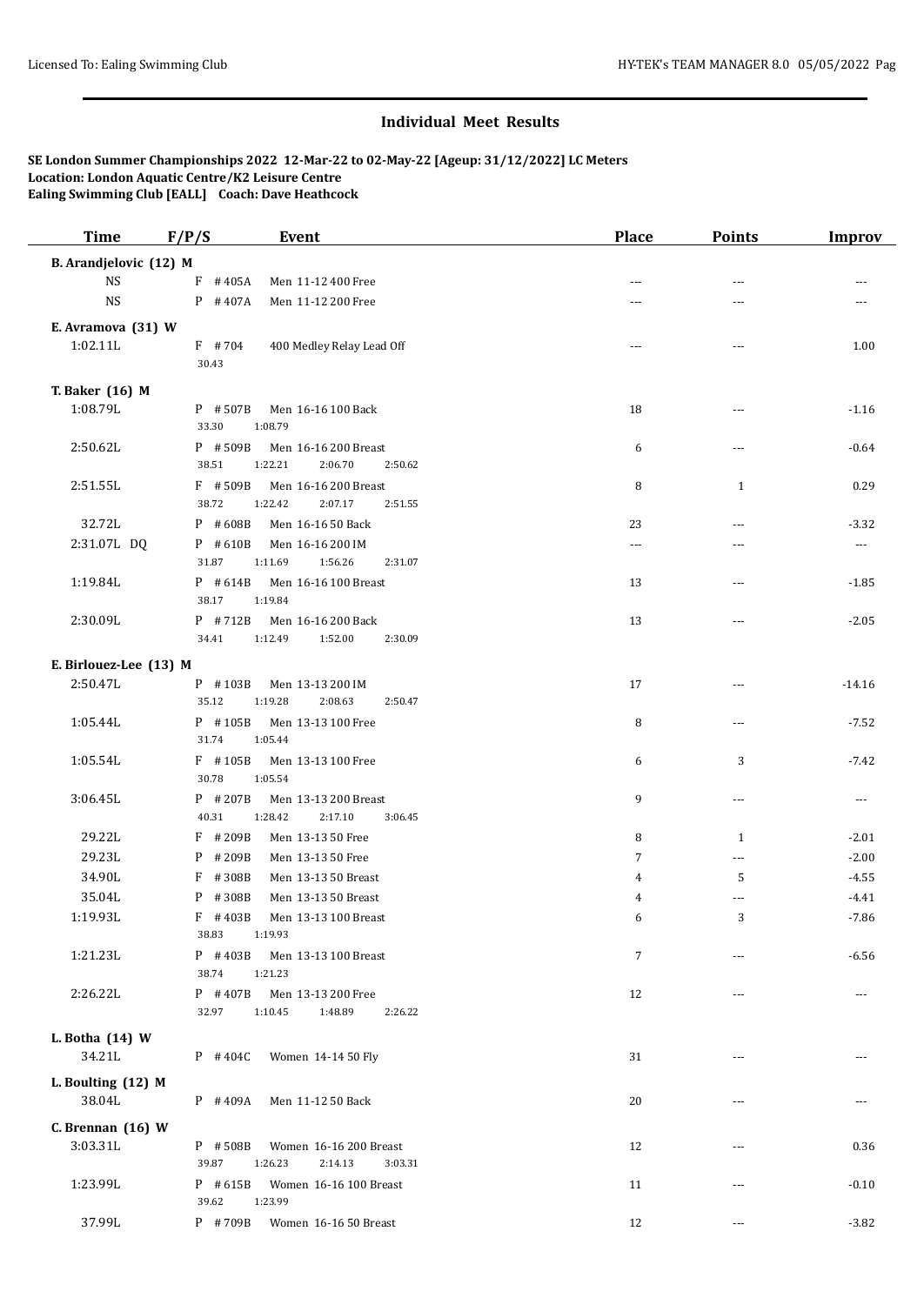| <b>Time</b>       | F/P/S<br>Event                                                                                                                              | Place                                | <b>Points</b>  | <b>Improv</b> |
|-------------------|---------------------------------------------------------------------------------------------------------------------------------------------|--------------------------------------|----------------|---------------|
| J. Britton (27) M |                                                                                                                                             |                                      |                |               |
| 53.02L            | $F$ #503<br>400 Free Relay Lead Off<br>25.66                                                                                                | $\sim$ $\sim$                        | $---$          | $-0.14$       |
| 1:57.89L          | P #513C<br>Men 17 & Over 200 Free<br>26.80<br>1:27.01<br>56.10<br>1:57.89                                                                   | 4                                    | $\overline{a}$ | 3.80          |
| 1:55.76L          | $F$ #605<br>800 Free Relay Lead Off<br>26.25<br>55.32<br>1:25.58                                                                            | $\sim$ $\sim$                        | $\overline{a}$ | 1.67          |
| 2:09.45L          | $F$ #610C<br>Men 17 & Over 200 IM<br>27.74<br>1:01.02<br>1:37.72<br>2:09.45                                                                 | $\mathbf{1}$                         | 8              | 4.49          |
| 2:14.10L          | $P$ #610C<br>Men 17 & Over 200 IM<br>27.83<br>1:02.50<br>1:40.89<br>2:14.10                                                                 | $\mathbf{1}$                         | $\overline{a}$ | 9.14          |
| 1:09.35L          | $P$ # 614C<br>Men 17 & Over 100 Breast<br>32.52<br>1:09.35                                                                                  | 11                                   | $\overline{a}$ | 5.35          |
| 1:01.66L          | $F$ #702<br>400 Medley Relay Lead Off<br>30.13                                                                                              | $\sim$ $\sim$                        | $---$          | $-1.76$       |
| 52.94L            | P #706C<br>Men 17 & Over 100 Free<br>25.40<br>52.94                                                                                         | $\overline{4}$                       | $\overline{a}$ | $-0.22$       |
| 53.11L            | F #706C<br>Men 17 & Over 100 Free<br>25.68<br>53.11                                                                                         | $\overline{7}$                       | $\overline{c}$ | $-0.05$       |
| 2:34.12L          | P #712C<br>Men 17 & Over 200 Back<br>36.98<br>1:16.36<br>1:56.34<br>2:34.12                                                                 | 12                                   | $\overline{a}$ | 25.90         |
| P. Britton (25) W |                                                                                                                                             |                                      |                |               |
| 17:38.82L         | $F$ #101K<br>Women 17 & Over 1500 Free                                                                                                      | $\mathbf{1}$                         | 8              | 15.19         |
|                   | 31.63<br>1:05.43<br>1:40.26<br>2:14.99<br>2:50.31<br>3:24.83                                                                                | 4:00.03<br>4:34.96                   |                |               |
|                   | 5:10.48<br>5:45.57<br>6:20.87<br>6:56.08<br>7:31.28<br>8:06.77                                                                              | 8:42.18<br>9:17.47                   |                |               |
|                   | 9:53.01<br>10:28.54<br>11:04.40<br>11:40.56<br>12:16.75<br>12:52.76<br>14:40.53<br>15:16.67<br>15:52.78<br>16:28.81<br>17:04.28<br>17:38.82 | 13:28.74<br>14:04.65                 |                |               |
| 9:12.70L          | $F$ # 201K<br>Women 17 & Over 800 Free                                                                                                      | $\mathbf{1}$                         | 8              | 10.55         |
|                   | 31.20<br>1:05.08<br>1:39.12<br>2:13.59<br>2:47.91<br>3:22.67                                                                                | 3:57.28<br>4:32.40                   |                |               |
|                   | 5:07.31<br>5:42.75<br>6:17.99<br>6:53.41<br>7:28.53<br>8:04.03                                                                              | 8:38.97<br>9:12.70                   |                |               |
| 59.81L            | $F$ #505<br>400 Free Relay Lead Off<br>28.81                                                                                                | ---                                  | ---            | 1.34          |
| 2:06.83L          | $F$ #512C<br>Women 17 & Over 200 Free<br>30.03<br>1:02.12<br>1:34.89<br>2:06.83                                                             | 3                                    | 6              | 3.02          |
| 2:07.22L          | P #512C<br>Women 17 & Over 200 Free<br>29.92<br>1:02.04<br>1:34.54<br>2:07.22                                                               | 2                                    |                | 3.41          |
| 2:08.99L          | $F$ #603<br>800 Free Relay Lead Off<br>29.29<br>1:01.66<br>1:35.27                                                                          | ---                                  | ---            | 5.18          |
| 2:26.60L          | $F$ # 611C<br>Women 17 & Over 200 IM<br>32.27<br>1:10.78<br>1:53.77<br>2:26.60                                                              | 4                                    | 5              | $-5.09$       |
| 2:27.18L          | $P$ # 611C<br>Women 17 & Over 200 IM<br>32.70<br>1:11.02<br>1:55.38<br>2:27.18                                                              | 4                                    | $---$          | $-4.51$       |
| 1:02.04L          | P #705C<br>Women 17 & Over 100 Free<br>29.70<br>1:02.04                                                                                     | 14                                   | ---            | 3.57          |
| 4:28.26L          | $F$ #713C<br>Women 17 & Over 400 Free<br>31.13<br>1:04.96<br>1:39.43<br>2:13.70<br>2:47.89<br>3:22.09                                       | $\overline{c}$<br>3:56.11<br>4:28.26 | $\overline{7}$ | 8.32          |
| A. Caygill (12) W |                                                                                                                                             |                                      |                |               |
| 38.26L            | Women 11-12 50 Back<br>$P$ #102A                                                                                                            | 19                                   |                |               |
| 1:24.67L          | $P$ #402A<br>Women 11-12 100 Back                                                                                                           | 21                                   | ---            |               |
|                   | 41.44<br>1:24.67                                                                                                                            |                                      |                |               |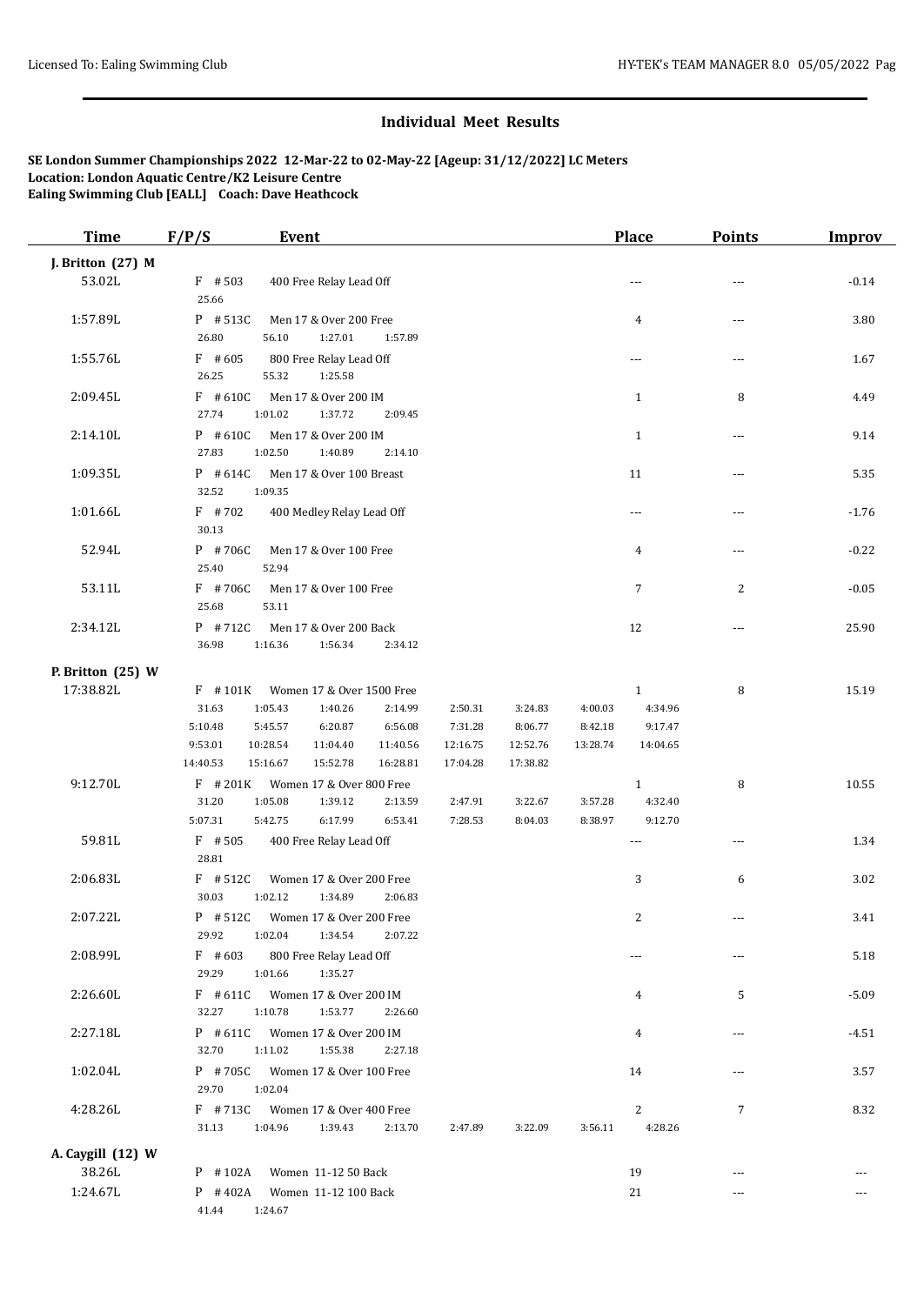| <b>Time</b>            | F/P/S<br>Event                                                                  | <b>Place</b>   | <b>Points</b>  | <b>Improv</b>  |
|------------------------|---------------------------------------------------------------------------------|----------------|----------------|----------------|
| M. Charles (17) M      |                                                                                 |                |                |                |
| <b>NS</b>              | P #511C<br>Men 17 & Over 50 Fly                                                 | $\overline{a}$ | $\sim$ $\sim$  |                |
| <b>NS</b>              | P #706C<br>Men 17 & Over 100 Free                                               | ---            | ---            |                |
| S. Chavchanidze (13) W |                                                                                 |                |                |                |
| 37.06L                 | #102B<br>Women 13-13 50 Back<br>P                                               | 17             | ---            | $-2.57$        |
| 44.05L                 | $P$ # 208B<br>Women 13-13 50 Breast                                             | 27             | $\overline{a}$ | $\cdots$       |
| 1:18.08L               | $F$ #402B<br>Women 13-13 100 Back                                               | 7              | 2              | $-8.27$        |
|                        | 37.61<br>1:18.08                                                                |                |                |                |
| 1:18.57L               | $P$ #402B<br>Women 13-13 100 Back<br>37.25<br>1:18.57                           | 8              | $---$          | $-7.78$        |
| 30.83L                 | P #406B<br>Women 13-13 50 Free                                                  | 9              | $\cdots$       | $-3.42$        |
| O. Choinski (16) M     |                                                                                 |                |                |                |
| 29.35L                 | P #511B<br>Men 16-16 50 Fly                                                     | 18             | $\overline{a}$ | $-1.51$        |
| 1:09.51L               | $P$ #606B<br>Men 16-16 100 Fly                                                  | 15             | ---            | $\cdots$       |
|                        | 32.52<br>1:09.51                                                                |                |                |                |
| 28.47L                 | $P$ # 612B<br>Men 16-16 50 Free                                                 | 44             | $\overline{a}$ | $-1.31$        |
| 1:21.07L               | $P$ # 614B<br>Men 16-16 100 Breast                                              | 19             | $\sim$ $\sim$  | 3.52           |
|                        | 38.76<br>1:21.07                                                                |                |                |                |
| 36.31L                 | P #710B<br>Men 16-16 50 Breast                                                  | 25             | ---            | 0.60           |
| I. Dhandapani (14) M   |                                                                                 |                |                |                |
| 29.83L                 | $P$ # 209C<br>Men 14-14 50 Free                                                 | 27             | $---$          | $-1.81$        |
| 34.29L                 | P #303C<br>Men 14-14 50 Fly                                                     | 32             | $\sim$ $\sim$  | $-2.88$        |
| 39.95L                 | $P$ # 308C<br>Men 14-14 50 Breast                                               | 29             | ---            | $-6.87$        |
| L. Frainer-Law (12) M  |                                                                                 |                |                |                |
| 1:23.23L               | $F$ #203A<br>Men 11-12 100 Fly                                                  | $\overline{7}$ | 2              | ---            |
|                        | 36.78<br>1:23.23                                                                |                |                |                |
| 1:23.40L               | $P$ # 203A<br>Men 11-12 100 Fly                                                 | 8              | $---$          | $---$          |
|                        | 37.71<br>1:23.40                                                                |                |                |                |
| 32.98L                 | $P$ # 209A<br>Men 11-12 50 Free                                                 | 25             | $---$          |                |
| 1:22.59L               | P #301A<br>Men 11-12 100 Back                                                   | 16             | $\overline{a}$ | ---            |
|                        | 37.05<br>1:22.59                                                                |                |                |                |
| 2:57.83L               | P #306A<br>Men 11-12 200 Back<br>2:57.83                                        | 13             | $---$          | $\overline{a}$ |
| 34.95L                 | 40.34<br>1:24.81<br>2:12.67                                                     |                |                |                |
| 35.12L                 | F #409A<br>Men 11-12 50 Back<br>P #409A                                         | 2              | 7              | -6.27          |
|                        | Men 11-12 50 Back                                                               | $\mathbf{1}$   | $\cdots$       | $-6.10$        |
| Y. Gerber (24) M       |                                                                                 |                |                |                |
| 2:20.23L               | $P$ # 509C<br>Men 17 & Over 200 Breast                                          | 2              | ---            | $-1.71$        |
|                        | 31.26<br>1:06.55<br>1:42.74<br>2:20.23                                          |                |                |                |
| 2:20.91L               | $F$ #509C<br>Men 17 & Over 200 Breast<br>31.89<br>1:07.86<br>1:44.28<br>2:20.91 | 3              | 6              | $-1.03$        |
| 1:05.51L               | $F$ #614C<br>Men 17 & Over 100 Breast                                           | 3              | 6              | 0.22           |
|                        | 31.14<br>1:05.51                                                                |                |                |                |
| 1:06.06L               | $P$ # 614C<br>Men 17 & Over 100 Breast                                          | 3              | ---            | 0.77           |
|                        | 30.43<br>1:06.06                                                                |                |                |                |
| J. Gill (14) W         |                                                                                 |                |                |                |
| 35.79L                 | $P$ #102C<br>Women 14-14 50 Back                                                | 23             |                |                |
| 1:17.88L               | $P$ #402C<br>Women 14-14 100 Back                                               | 13             | $\cdots$       | 2.96           |
|                        | 37.32<br>1:17.88                                                                |                |                |                |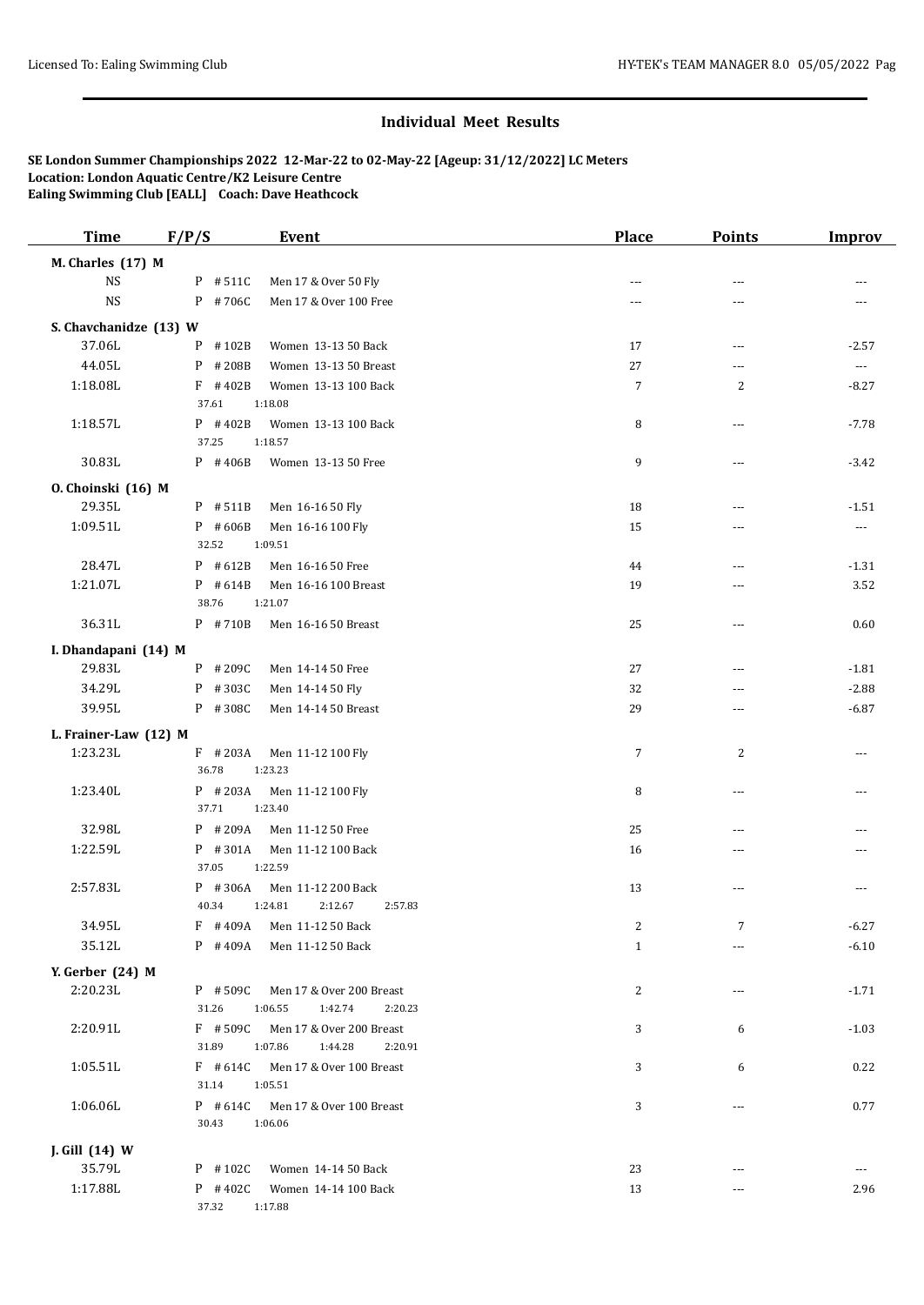| <b>Time</b>                        | F/P/S              | <b>Event</b>                                 | <b>Place</b>   | <b>Points</b>        | <b>Improv</b> |
|------------------------------------|--------------------|----------------------------------------------|----------------|----------------------|---------------|
| A. Hadjazi (16) M                  |                    |                                              |                |                      |               |
| 1:10.06L                           | $P$ #507B          | Men 16-16 100 Back                           | 22             | ---                  | $-10.36$      |
|                                    | 33.80              | 1:10.06                                      |                |                      |               |
| 1:10.09L                           | $F$ #701           | 400 Medley Relay Lead Off                    | $\sim$         | $\overline{a}$       | $-10.33$      |
|                                    | 32.34              |                                              |                |                      |               |
| T. Hovell (12) W                   |                    |                                              |                |                      |               |
| 38.69L                             | $P$ #102A          | Women 11-12 50 Back                          | 23             | $\overline{a}$       |               |
| 43.94L                             | $P$ # 208A         | Women 11-12 50 Breast                        | 19             | $\overline{a}$       |               |
| 32.67L                             | $P$ #406A          | Women 11-12 50 Free                          | 19             | $\overline{a}$       | ---           |
| F. Ibrahim (16) W                  |                    |                                              |                |                      |               |
| 32.90L                             | P #510B            | Women 16-16 50 Fly                           | 24             | $\overline{a}$       | 0.20          |
| I. Ingleton (12) W                 |                    |                                              |                |                      |               |
| 37.45L                             | P #102A            | Women 11-12 50 Back                          | 10             | ---                  |               |
| 3:02.54L                           | $P$ # 202A         | Women 11-12 200 IM                           | 13             | ---                  |               |
|                                    | 37.77              | 1:22.87<br>2:20.23<br>3:02.54                |                |                      |               |
| 1:10.53L                           | $F$ #204A          | Women 11-12 100 Free                         | $\overline{7}$ | 2                    |               |
|                                    | 33.23              | 1:10.53                                      |                |                      |               |
| 1:11.25L                           | $P$ #204A          | Women 11-12 100 Free                         | 8              | ---                  |               |
|                                    | 35.17              | 1:11.25                                      |                |                      |               |
| 42.24L                             | $P$ #208A          | Women 11-12 50 Breast                        | 11             | ---                  |               |
| 1:31.59L                           | $P$ #302A          | Women 11-12 100 Breast                       | 9              | ---                  |               |
|                                    | 42.95              | 1:31.59                                      |                |                      |               |
| 3:20.25L                           | $P$ #307A<br>44.92 | Women 11-12 200 Breast<br>1:36.42<br>2:30.15 | 10             | ---                  |               |
| 1:22.72L                           | $P$ #402A          | 3:20.25                                      | 15             | $\overline{a}$       |               |
|                                    | 39.05              | Women 11-12 100 Back<br>1:22.72              |                |                      | ---           |
| 37.38L                             | $P$ #404A          | Women 11-12 50 Fly                           | 26             | ---                  |               |
| 31.38L                             | $P$ #406A          | Women 11-12 50 Free                          | 9              | $\overline{a}$       | ---           |
|                                    |                    |                                              |                |                      |               |
| <b>B.</b> Judge (21) W<br>1:07.47L | P #506C            | Women 17 & Over 100 Back                     | $\overline{7}$ | $\overline{a}$       | 3.74          |
|                                    | 32.97              | 1:07.47                                      |                |                      |               |
| 29.23L                             | P #510C            | Women 17 & Over 50 Fly                       | 5              | ---                  | 0.68          |
|                                    |                    |                                              |                |                      |               |
| E. Kc (13) W                       |                    |                                              |                |                      |               |
| 36.98L<br>1:27.85L                 | $P$ #102B          | Women 13-13 50 Back                          | 16             |                      | $-0.93$       |
|                                    | P #104B<br>38.29   | Women 13-13 100 Fly<br>1:27.85               | 12             | ---                  |               |
| 1:09.77L                           | $P$ # 204B         | Women 13-13 100 Free                         | 12             | ---                  | $-3.11$       |
|                                    | 33.57              | 1:09.77                                      |                |                      |               |
| 45.00L                             | P #208B            | Women 13-13 50 Breast                        | 28             | $\cdots$             | 0.73          |
| 34.01L                             | $P$ # 404B         | Women 13-13 50 Fly                           | 11             | ---                  | $-3.87$       |
| 30.70L                             | $P$ #406B          | Women 13-13 50 Free                          | 6              | ---                  | $-1.17$       |
| 30.83L                             | $F$ #406B          | Women 13-13 50 Free                          | 8              | $\mathbf{1}$         | $-1.04$       |
| <b>B.</b> Kowal (14) W             |                    |                                              |                |                      |               |
| 39.16L                             | P #208C            | Women 14-14 50 Breast                        | 12             | $\scriptstyle\cdots$ | $-2.74$       |
| 1:26.04L                           | P #302C            | Women 14-14 100 Breast                       | 18             | ---                  | 2.70          |
|                                    | 40.35              | 1:26.04                                      |                |                      |               |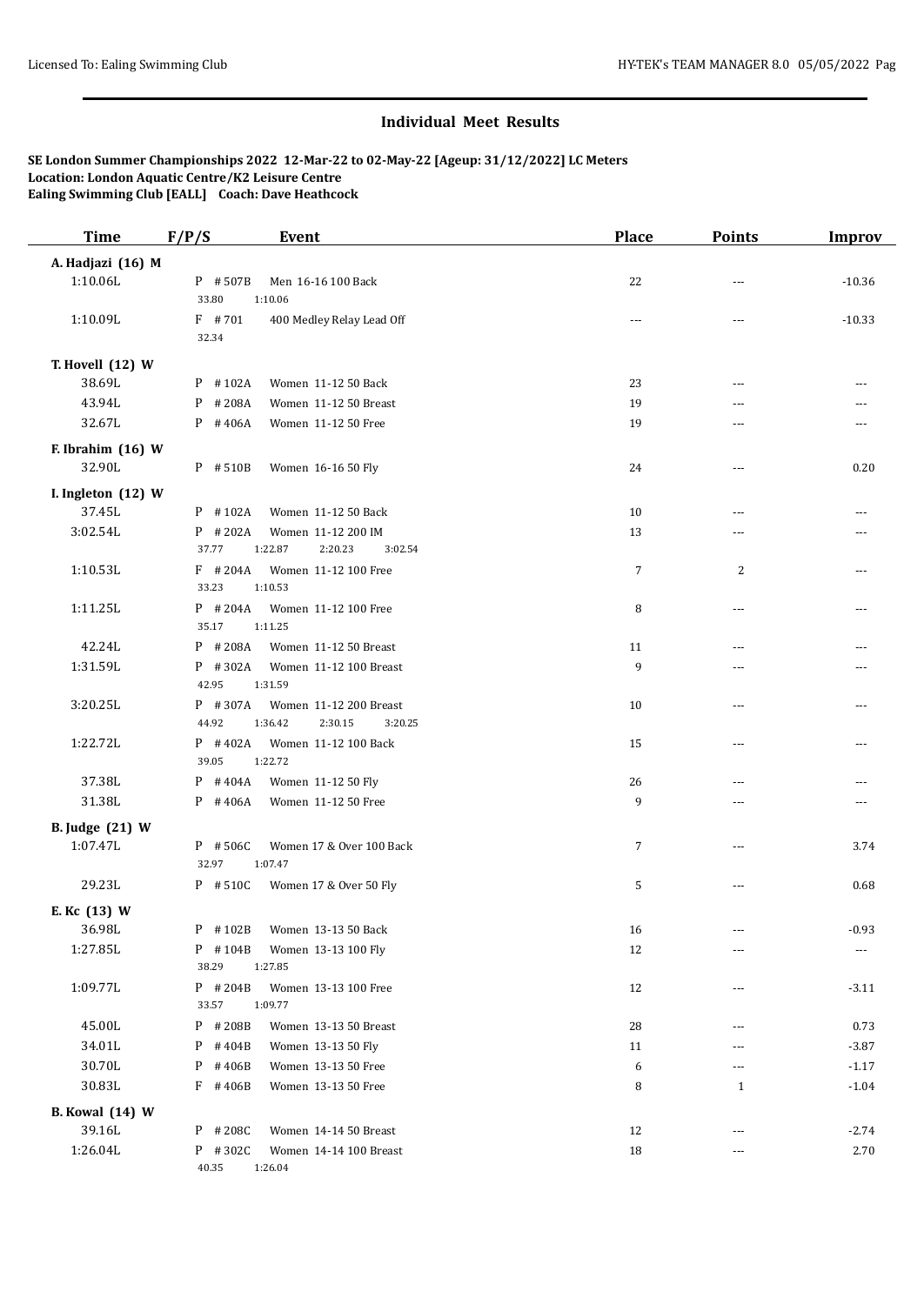| C. Kwok (12) M<br>44.86L<br>P #308A<br>Men 11-12 50 Breast<br>28<br>$\sim$ $\sim$<br>1:39.41L<br>$P$ #403A<br>Men 11-12 100 Breast<br>21<br>$- - -$<br>46.36<br>1:39.41<br>A. Morgan (25) M<br>29.84L<br>13<br>$P$ #608C<br>Men 17 & Over 50 Back<br>$---$<br>26.20L<br>$P$ # 612C<br>Men 17 & Over 50 Free<br>34<br>---<br>C. O'Toole (19) W<br>9:14.47L<br>$\overline{c}$<br>$\overline{7}$<br>$F$ # 201K<br>Women 17 & Over 800 Free<br>31.54<br>1:05.71<br>1:40.58<br>2:15.29<br>2:49.91<br>3:24.53<br>3:59.35<br>4:34.27<br>5:09.46<br>5:44.41<br>6:19.47<br>6:54.98<br>7:30.16<br>8:05.41<br>8:40.32<br>9:14.47<br>1:06.65L<br>$P$ # 506C<br>Women 17 & Over 100 Back<br>6<br>$---$<br>32.59<br>1:06.65 | <b>Improv</b> |
|---------------------------------------------------------------------------------------------------------------------------------------------------------------------------------------------------------------------------------------------------------------------------------------------------------------------------------------------------------------------------------------------------------------------------------------------------------------------------------------------------------------------------------------------------------------------------------------------------------------------------------------------------------------------------------------------------------------|---------------|
|                                                                                                                                                                                                                                                                                                                                                                                                                                                                                                                                                                                                                                                                                                               |               |
|                                                                                                                                                                                                                                                                                                                                                                                                                                                                                                                                                                                                                                                                                                               |               |
|                                                                                                                                                                                                                                                                                                                                                                                                                                                                                                                                                                                                                                                                                                               |               |
|                                                                                                                                                                                                                                                                                                                                                                                                                                                                                                                                                                                                                                                                                                               |               |
|                                                                                                                                                                                                                                                                                                                                                                                                                                                                                                                                                                                                                                                                                                               |               |
|                                                                                                                                                                                                                                                                                                                                                                                                                                                                                                                                                                                                                                                                                                               | 1.00          |
|                                                                                                                                                                                                                                                                                                                                                                                                                                                                                                                                                                                                                                                                                                               | 1.19          |
|                                                                                                                                                                                                                                                                                                                                                                                                                                                                                                                                                                                                                                                                                                               |               |
|                                                                                                                                                                                                                                                                                                                                                                                                                                                                                                                                                                                                                                                                                                               | ---           |
|                                                                                                                                                                                                                                                                                                                                                                                                                                                                                                                                                                                                                                                                                                               |               |
|                                                                                                                                                                                                                                                                                                                                                                                                                                                                                                                                                                                                                                                                                                               |               |
|                                                                                                                                                                                                                                                                                                                                                                                                                                                                                                                                                                                                                                                                                                               | $-1.33$       |
| 1:06.68L<br>$F$ #506C<br>Women 17 & Over 100 Back<br>6<br>3<br>32.45<br>1:06.68                                                                                                                                                                                                                                                                                                                                                                                                                                                                                                                                                                                                                               | $-1.30$       |
| 31.12L<br>$P$ #609C<br>Women 17 & Over 50 Back<br>6<br>$\cdots$                                                                                                                                                                                                                                                                                                                                                                                                                                                                                                                                                                                                                                               | ---           |
| 2:26.62L<br>$F$ #611C<br>Women 17 & Over 200 IM<br>5<br>4                                                                                                                                                                                                                                                                                                                                                                                                                                                                                                                                                                                                                                                     |               |
| 31.75<br>1:08.80<br>1:53.38<br>2:26.62                                                                                                                                                                                                                                                                                                                                                                                                                                                                                                                                                                                                                                                                        |               |
| 2:27.32L<br>$P$ #611C<br>Women 17 & Over 200 IM<br>5<br>---                                                                                                                                                                                                                                                                                                                                                                                                                                                                                                                                                                                                                                                   | ---           |
| 32.09<br>1:09.01<br>1:53.48<br>2:27.32                                                                                                                                                                                                                                                                                                                                                                                                                                                                                                                                                                                                                                                                        |               |
| 4:31.15L<br>Women 17 & Over 400 Free<br>$F$ #713C<br>3<br>6<br>4:31.15<br>31.49<br>1:05.60<br>1:39.77<br>2:14.23<br>2:48.36<br>3:22.90<br>3:57.47                                                                                                                                                                                                                                                                                                                                                                                                                                                                                                                                                             | $-3.04$       |
| A. Pullen (25) M                                                                                                                                                                                                                                                                                                                                                                                                                                                                                                                                                                                                                                                                                              |               |
| 2:00.99L<br>$P$ # 513C<br>8<br>Men 17 & Over 200 Free<br>---<br>27.94<br>58.80<br>1:29.98<br>2:00.99                                                                                                                                                                                                                                                                                                                                                                                                                                                                                                                                                                                                          | 1.91          |
| 2:18.58L<br>$P$ #610C<br>7<br>Men 17 & Over 200 IM<br>$\cdots$<br>28.70<br>1:05.40<br>1:43.65<br>2:18.58                                                                                                                                                                                                                                                                                                                                                                                                                                                                                                                                                                                                      | 5.86          |
| 55.32L<br>P #706C<br>Men 17 & Over 100 Free<br>19<br>---<br>26.73<br>55.32                                                                                                                                                                                                                                                                                                                                                                                                                                                                                                                                                                                                                                    | $-0.06$       |
| 31.56L<br>P #710C<br>13<br>Men 17 & Over 50 Breast<br>$\cdots$                                                                                                                                                                                                                                                                                                                                                                                                                                                                                                                                                                                                                                                | $-0.43$       |
| H. Pytlowany (14) M                                                                                                                                                                                                                                                                                                                                                                                                                                                                                                                                                                                                                                                                                           |               |
| 2:34.12L<br>$P$ #103C<br>Men 14-14 200 IM<br>7<br>$\cdots$<br>31.42<br>1:10.36<br>1:59.26<br>2:34.12                                                                                                                                                                                                                                                                                                                                                                                                                                                                                                                                                                                                          | $-1.56$       |
| 2:42.32L<br>F #103C Men 14-14 200 IM<br>8<br>1<br>31.80<br>1:12.72<br>2:03.51<br>2:42.32                                                                                                                                                                                                                                                                                                                                                                                                                                                                                                                                                                                                                      | 6.64          |
| 1:02.97L<br>P #105C<br>13<br>Men 14-14 100 Free<br>---<br>30.89<br>1:02.97                                                                                                                                                                                                                                                                                                                                                                                                                                                                                                                                                                                                                                    | $-0.59$       |
| 1:04.42L<br>$F$ # 203C<br>5<br>Men 14-14 100 Fly<br>4<br>30.69<br>1:04.42                                                                                                                                                                                                                                                                                                                                                                                                                                                                                                                                                                                                                                     | $-3.47$       |
| 1:06.25L<br>$P$ # 203C<br>3<br>Men 14-14 100 Fly<br>---<br>30.88<br>1:06.25                                                                                                                                                                                                                                                                                                                                                                                                                                                                                                                                                                                                                                   | $-1.64$       |
| 27.71L<br>P #209C<br>$\overline{7}$<br>Men 14-14 50 Free<br>---                                                                                                                                                                                                                                                                                                                                                                                                                                                                                                                                                                                                                                               | $-3.60$       |
| 28.40L<br>$F$ # 209C<br>8<br>Men 14-14 50 Free<br>$\mathbf{1}$                                                                                                                                                                                                                                                                                                                                                                                                                                                                                                                                                                                                                                                | $-2.91$       |
| 29.25L<br>P #303C<br>Men 14-14 50 Fly<br>5<br>---                                                                                                                                                                                                                                                                                                                                                                                                                                                                                                                                                                                                                                                             | $-6.34$       |
| 29.35L<br>$F$ #303C<br>Men 14-14 50 Fly<br>5<br>4                                                                                                                                                                                                                                                                                                                                                                                                                                                                                                                                                                                                                                                             | $-6.24$       |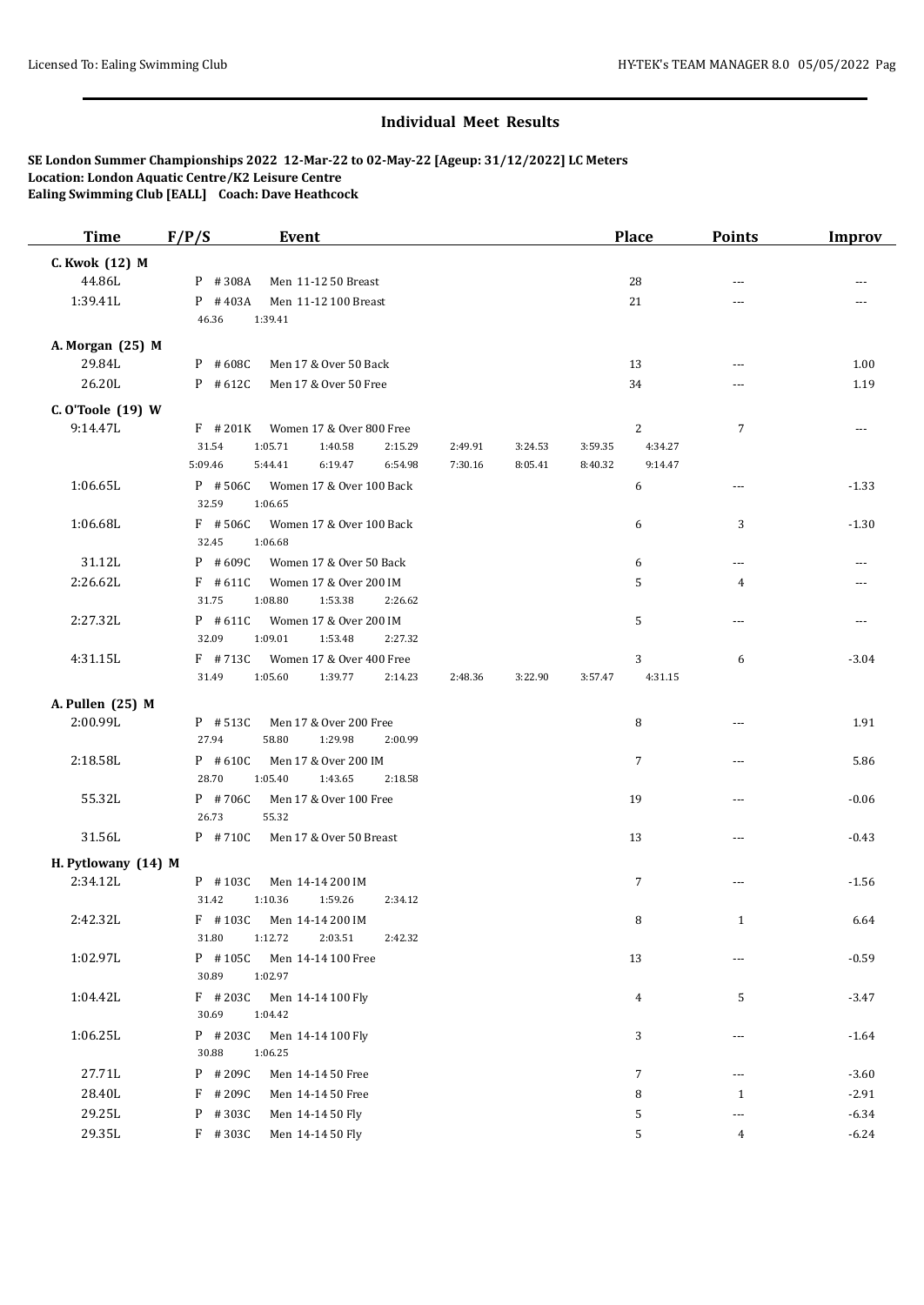| <b>Time</b>          | F/P/S              | <b>Event</b>                             |                    |                    |                    |                    | Place              | <b>Points</b> | <b>Improv</b>            |
|----------------------|--------------------|------------------------------------------|--------------------|--------------------|--------------------|--------------------|--------------------|---------------|--------------------------|
| A. Remington (16) M  |                    |                                          |                    |                    |                    |                    |                    |               |                          |
| 2:14.94L             | $F$ #604           | 800 Free Relay Lead Off                  |                    |                    |                    |                    | ---                | ---           | $-3.79$                  |
|                      | 30.24              | 1:40.05<br>1:04.58                       |                    |                    |                    |                    |                    |               |                          |
| 1:04.48L             | $P$ #606B<br>29.56 | Men 16-16 100 Fly<br>1:04.48             |                    |                    |                    |                    | $\overline{7}$     | ---           | $-2.30$                  |
| 1:05.93L             | $F$ #606B          | Men 16-16 100 Fly                        |                    |                    |                    |                    | 8                  | $\mathbf{1}$  | $-0.85$                  |
|                      | 30.06              | 1:05.93                                  |                    |                    |                    |                    |                    |               |                          |
| 28.52L               | $P$ #612B          | Men 16-16 50 Free                        |                    |                    |                    |                    | 46                 | ---           | 0.56                     |
| 4:48.30L             | $F$ # 616B         | Men 16-16 400 Free                       |                    |                    |                    |                    | 17                 | ---           | $-4.91$                  |
|                      | 31.70              | 1:08.21<br>1:45.09                       | 2:23.36            | 3:00.27            | 3:36.79            | 4:12.65            | 4:48.30            |               |                          |
| 2:28.33L             | P #708B            | Men 16-16 200 Fly                        |                    |                    |                    |                    | $\overline{7}$     | ---           | ---                      |
|                      | 32.54              | 1:09.44<br>---                           | 2:28.33            |                    |                    |                    |                    |               |                          |
| 34.80L               | $P$ #710B          | Men 16-16 50 Breast                      |                    |                    |                    |                    | 16                 | ---           | $-2.30$                  |
| T. Rolfe-Cane (16) M |                    |                                          |                    |                    |                    |                    |                    |               |                          |
| 33.12L               | $P$ #608B          | Men 16-16 50 Back                        |                    |                    |                    |                    | 26                 | ---           | $\overline{\phantom{a}}$ |
| 28.37L               | $P$ #612B          | Men 16-16 50 Free                        |                    |                    |                    |                    | 40                 | ---           | $-3.98$                  |
| 4:52.75L             | $F$ #616B          | Men 16-16 400 Free                       |                    |                    |                    |                    | 18                 | ---           | 2.76                     |
|                      | 31.72              | 1:07.48<br>1:45.24                       | 2:22.62            | 3:01.52            | 3:40.00            | 4:18.05            | 4:52.75            |               |                          |
| 38.94L               | $P$ #710B          | Men 16-16 50 Breast                      |                    |                    |                    |                    | 38                 | ---           | $-4.71$                  |
| D. Self (14) W       |                    |                                          |                    |                    |                    |                    |                    |               |                          |
| 35.56L               | P #102C            | Women 14-14 50 Back                      |                    |                    |                    |                    | 18                 | ---           | ---                      |
| E. Sennis (14) W     |                    |                                          |                    |                    |                    |                    |                    |               |                          |
| 41.50L               | $P$ # 208C         | Women 14-14 50 Breast                    |                    |                    |                    |                    | 30                 | ---           | $-5.33$                  |
| J. Sennis (16) M     |                    |                                          |                    |                    |                    |                    |                    |               |                          |
| 18:24.43L            | $F$ #101]          | Men 16-16 1500 Free                      |                    |                    |                    |                    | 6                  | 3             | 8.27                     |
|                      | 31.44              | 1:05.62<br>1:40.86                       | 2:16.26            | 2:51.77            | 3:27.86            | 4:04.16            | 4:40.10            |               |                          |
|                      | 5:17.39            | 5:53.94<br>6:30.95                       | 7:07.64            | 7:44.78            | 8:21.53            | 8:59.09            | 9:36.42            |               |                          |
|                      | 10:14.08           | 10:51.95<br>11:29.99                     | 12:07.29           | 12:45.25           | 13:23.29           | 14:01.19           | 14:39.28           |               |                          |
|                      | 15:17.51           | 15:55.45<br>16:33.13                     | 17:09.71           | 17:48.11           | 18:24.43           |                    |                    |               |                          |
| 9:28.85L             | $F$ # 201J         | Men 16-16 800 Free                       |                    |                    |                    |                    | 5                  | 4             | $-20.93$                 |
|                      | 31.09<br>5:16.68   | 1:04.73<br>1:40.50<br>5:52.46<br>6:28.91 | 2:15.93<br>7:05.45 | 2:51.81<br>7:42.39 | 3:27.40<br>8:17.90 | 4:03.88<br>8:54.15 | 4:40.05<br>9:28.85 |               |                          |
| 59.41L               | $F$ #502           | 400 Free Relay Lead Off                  |                    |                    |                    |                    |                    |               | $-1.61$                  |
|                      | 28.57              |                                          |                    |                    |                    |                    |                    |               |                          |
| 2:07.97L             | $F$ #604           | 800 Free Relay Lead Off                  |                    |                    |                    |                    | $\cdots$           | ---           | $-2.84$                  |
|                      | 29.14              | 1:00.89<br>1:34.53                       |                    |                    |                    |                    |                    |               |                          |
| 1:08.43L             | $P$ #606B          | Men 16-16 100 Fly                        |                    |                    |                    |                    | 14                 | ---           | 1.61                     |
|                      | 30.81              | 1:08.43                                  |                    |                    |                    |                    |                    |               |                          |
| 2:30.01L             | $P$ #610B          | Men 16-16 200 IM                         |                    |                    |                    |                    | 7                  | ---           | 1.83                     |
|                      | 30.36              | 1:09.54<br>1:54.33                       | 2:30.01            |                    |                    |                    |                    |               |                          |
| J. Sheehan $(25)$ M  |                    |                                          |                    |                    |                    |                    |                    |               |                          |
| 56.38L               | P #706C            | Men 17 & Over 100 Free                   |                    |                    |                    |                    | 25                 | ---           | 3.50                     |
|                      | 26.97              | 56.38                                    |                    |                    |                    |                    |                    |               |                          |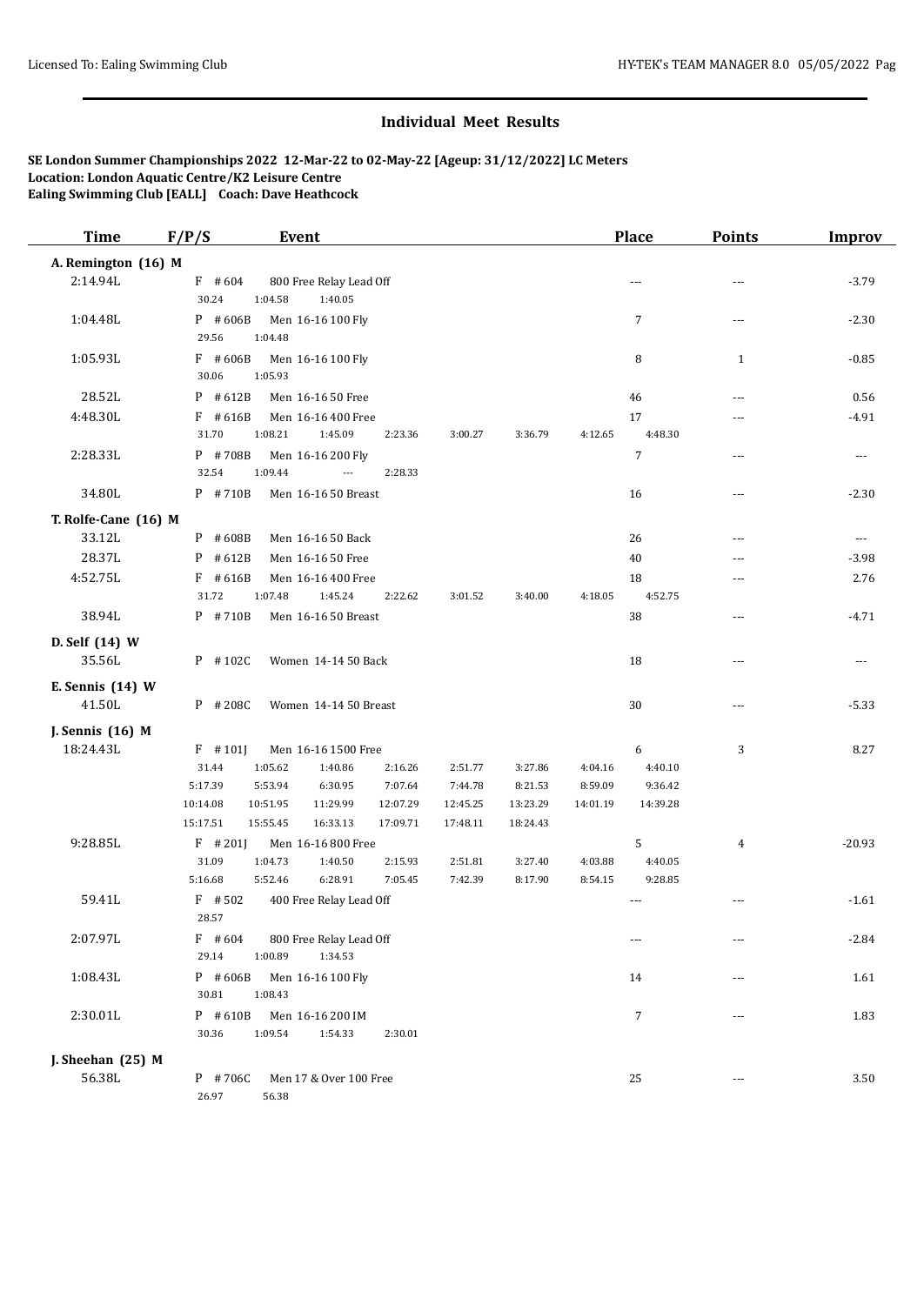| D. Tedesco (15) M<br>18:36.86L<br>5<br>F #101H<br>$\overline{4}$<br>Men 15-15 1500 Free<br>32.09<br>1:07.42<br>1:43.54<br>2:20.33<br>2:56.65<br>3:33.73<br>4:10.41<br>4:47.69<br>5:24.63<br>6:01.85<br>6:39.11<br>7:17.06<br>7:53.86<br>8:31.65<br>9:09.08<br>9.47.02<br>10:25.20<br>11:03.28<br>11:40.45<br>12:18.66<br>12:56.51<br>13:34.56<br>14:52.09<br>14:13.29<br>15:30.32<br>16:08.25<br>17:24.89<br>18:02.01<br>18:36.86<br>16:46.94 | $-38.42$<br>$-30.70$<br>$-5.90$ |
|-----------------------------------------------------------------------------------------------------------------------------------------------------------------------------------------------------------------------------------------------------------------------------------------------------------------------------------------------------------------------------------------------------------------------------------------------|---------------------------------|
|                                                                                                                                                                                                                                                                                                                                                                                                                                               |                                 |
|                                                                                                                                                                                                                                                                                                                                                                                                                                               |                                 |
|                                                                                                                                                                                                                                                                                                                                                                                                                                               |                                 |
|                                                                                                                                                                                                                                                                                                                                                                                                                                               |                                 |
|                                                                                                                                                                                                                                                                                                                                                                                                                                               |                                 |
|                                                                                                                                                                                                                                                                                                                                                                                                                                               |                                 |
| 9:37.20L<br>$F$ # 201H<br>5<br>Men 15-15 800 Free<br>4                                                                                                                                                                                                                                                                                                                                                                                        |                                 |
| 31.63<br>1:05.20<br>1:40.68<br>2:16.45<br>2:53.42<br>3:28.95<br>4:06.25<br>4:42.61                                                                                                                                                                                                                                                                                                                                                            |                                 |
| 9:37.20<br>5:21.27<br>5:57.69<br>6:34.67<br>7:12.78<br>7:49.56<br>8:26.41<br>9:03.21                                                                                                                                                                                                                                                                                                                                                          |                                 |
| 1:10.78L<br>$P$ #507A<br>23<br>Men 15-15 100 Back<br>---<br>34.37<br>1:10.78                                                                                                                                                                                                                                                                                                                                                                  |                                 |
| 2:12.05L<br>$P$ # 513A<br>Men 15-15 200 Free<br>12<br>---                                                                                                                                                                                                                                                                                                                                                                                     | $-10.04$                        |
| 30.06<br>1:03.80<br>1:38.36<br>2:12.05                                                                                                                                                                                                                                                                                                                                                                                                        |                                 |
| 2:30.93L<br>$P$ #610A<br>Men 15-15 200 IM<br>13<br>---                                                                                                                                                                                                                                                                                                                                                                                        | $-0.24$                         |
| 30.91<br>1:11.00<br>1:57.65<br>2:30.93                                                                                                                                                                                                                                                                                                                                                                                                        |                                 |
| 4:41.47L<br>$F$ #616A<br>Men 15-15 400 Free<br>11<br>---                                                                                                                                                                                                                                                                                                                                                                                      | 0.06                            |
| 30.28<br>1:05.01<br>2:17.35<br>2:53.07<br>3:30.55<br>4:06.16<br>4.41.47<br>$\overline{\phantom{a}}$                                                                                                                                                                                                                                                                                                                                           |                                 |
| 1:09.48L<br>$F$ #701<br>400 Medley Relay Lead Off<br>$\overline{\phantom{a}}$<br>---                                                                                                                                                                                                                                                                                                                                                          | $-7.20$                         |
| 33.78                                                                                                                                                                                                                                                                                                                                                                                                                                         |                                 |
| 59.58L<br>$P$ #706A<br>Men 15-15 100 Free<br>17<br>---                                                                                                                                                                                                                                                                                                                                                                                        | $-2.82$                         |
| 28.75<br>59.58                                                                                                                                                                                                                                                                                                                                                                                                                                |                                 |
| 2:35.94L<br>$P$ #712A<br>Men 15-15 200 Back<br>20<br>---                                                                                                                                                                                                                                                                                                                                                                                      | 3.71                            |
| 35.90<br>1:15.19<br>1:56.35<br>2:35.94                                                                                                                                                                                                                                                                                                                                                                                                        |                                 |
| L. Thornton $(23)$ W                                                                                                                                                                                                                                                                                                                                                                                                                          |                                 |
| 28.51L<br>P #510C<br>Women 17 & Over 50 Fly<br>$\mathbf{1}$                                                                                                                                                                                                                                                                                                                                                                                   | 0.28                            |
| 1:02.68L<br>$P$ #607C<br>$\mathbf{1}$<br>Women 17 & Over 100 Fly<br>---                                                                                                                                                                                                                                                                                                                                                                       | 1.07                            |
| 29.83<br>1:02.68                                                                                                                                                                                                                                                                                                                                                                                                                              |                                 |
| 2:18.77L<br>P #707C<br>Women 17 & Over 200 Fly<br>$\mathbf{1}$<br>---                                                                                                                                                                                                                                                                                                                                                                         | 4.50                            |
| 30.74<br>1:05.82<br>1:42.23<br>2:18.77                                                                                                                                                                                                                                                                                                                                                                                                        |                                 |
| P. Tubilewicz (17) M                                                                                                                                                                                                                                                                                                                                                                                                                          |                                 |
| 1:10.21L<br>Men 17 & Over 100 Breast<br>13<br>$P$ # 614C<br>---                                                                                                                                                                                                                                                                                                                                                                               | $-2.95$                         |
| 32.58<br>1:10.21                                                                                                                                                                                                                                                                                                                                                                                                                              |                                 |
| 31.37L<br>P #710C<br>Men 17 & Over 50 Breast<br>12<br>---                                                                                                                                                                                                                                                                                                                                                                                     | $-2.59$                         |
|                                                                                                                                                                                                                                                                                                                                                                                                                                               |                                 |
| A. Williams (17) M<br>2:27.24L<br>$F$ #509C<br>Men 17 & Over 200 Breast<br>5<br>4                                                                                                                                                                                                                                                                                                                                                             | $-2.97$                         |
| 33.98<br>1:50.11<br>1:11.86<br>2:27.24                                                                                                                                                                                                                                                                                                                                                                                                        |                                 |
| 2:28.62L<br>$P$ # 509C<br>Men 17 & Over 200 Breast<br>6<br>---                                                                                                                                                                                                                                                                                                                                                                                | $-1.59$                         |
| 34.00<br>1:11.83<br>1:50.57<br>2:28.62                                                                                                                                                                                                                                                                                                                                                                                                        |                                 |
| 4:46.78L<br>$\mathbf{1}$<br>$F$ #601C<br>Men 17 & Over 400 IM<br>8                                                                                                                                                                                                                                                                                                                                                                            | $-2.71$                         |
| 30.11<br>1:05.12<br>4:12.79<br>4:46.78<br>1:42.04<br>2:18.85<br>2:57.93<br>3:38.68                                                                                                                                                                                                                                                                                                                                                            |                                 |
| 1:08.92L<br>9<br>$P$ # 614C<br>Men 17 & Over 100 Breast<br>---                                                                                                                                                                                                                                                                                                                                                                                | $-0.96$                         |
| 33.22<br>1:08.92                                                                                                                                                                                                                                                                                                                                                                                                                              |                                 |
| 1:09.27L<br>$F$ #614C<br>Men 17 & Over 100 Breast<br>8<br>1                                                                                                                                                                                                                                                                                                                                                                                   | $-0.61$                         |
| 33.27<br>1:09.27                                                                                                                                                                                                                                                                                                                                                                                                                              |                                 |
| 2:14.30L<br>F #708C<br>Men 17 & Over 200 Fly<br>2<br>7                                                                                                                                                                                                                                                                                                                                                                                        | $-0.68$                         |
| 31.18<br>1:04.98<br>1:40.44<br>2:14.30                                                                                                                                                                                                                                                                                                                                                                                                        |                                 |
| 2:15.28L<br>P #708C<br>2<br>Men 17 & Over 200 Fly<br>---                                                                                                                                                                                                                                                                                                                                                                                      | 0.30                            |
| 1:03.96<br>1:39.20<br>30.13<br>2:15.28                                                                                                                                                                                                                                                                                                                                                                                                        |                                 |
| 31.83L<br>P #710C<br>14<br>Men 17 & Over 50 Breast<br>---                                                                                                                                                                                                                                                                                                                                                                                     | $\cdots$                        |